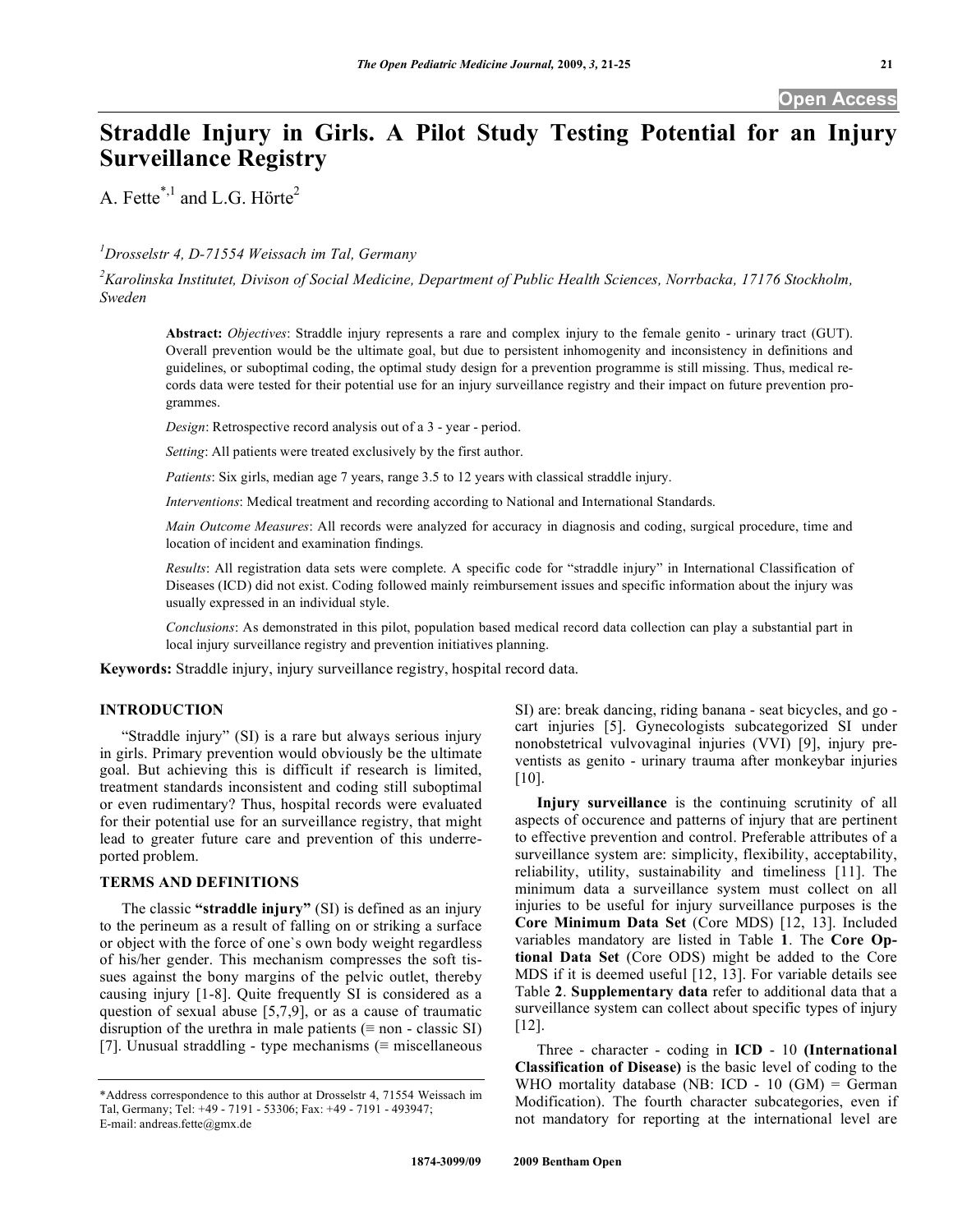recommended for many purposes and form an integral part of the ICD, as do the special tabulation lists [11, 14].

| Core Minimum Data Set | Table 1. |  |  |  |  |
|-----------------------|----------|--|--|--|--|
|-----------------------|----------|--|--|--|--|

| 1) An unique identifier |  |
|-------------------------|--|
| $2)$ Age                |  |
|                         |  |
| $3)$ Sex                |  |
| 4) Intent               |  |
| 5) Place of injury      |  |
| 6) Type of activity     |  |
| 7) Mechanism or cause   |  |
| 8) Nature of injury     |  |

**Table 2. Core Optional Data Set** 

| 1) Race                      |  |
|------------------------------|--|
| 2) Date and time of injury   |  |
| 3) Injury severity           |  |
| 4) Disposition               |  |
| 5) Alcohol and drug involved |  |

 After identification of all injuries, the **Main Injury Code** should be assigned individual for each injury, with the most severe assigned as the main condition before the others are sequenced one by one [11,14,15].

 If relevant the **Place of Occurence Code** for the external cause of injury, or the activity at the time of incident - **Activity Code -** could be established [11, 14]. Since both codes in ICD are very limited, the **ICECI** - **International Classification of External Causes of Injury** - coding system is preferable.

 **Other External Causes of Accidental Injury** could be coded as optional as well [11,14,15].

 For health care reimbursement all procedures done within the ICD - 10 (GM) are finally coded in **OPS 2007 (Operationen und Prozedurenschlüssel)** [16] but *no* specific term or code "straddle injury" actually exists [15, 16]. Coding alternatives are summarized in Table **3**.

#### **PATIENT SAMPLE AND METHODS**

From July 2003 to July 2006 six girls  $(n = 6)$  with a classic SI were admitted to the Children`s Hospital Lucerne, Switzerland. Age ranged from 3.5 to 12 with a Median of 7 years. All patients were examined exclusively under general anesthesia with rectal - digital examination, cystoscopy and vaginoscopy. The lacerations were explored and sutured with absorbable stitches if indicated, and a urethra catheter inserted. Later the following day the catheter was removed, spontaneous voiding appreciated and the child discharged home. All records were finally assessed for:

- bio and registration data
- history recording, location and time of incident, mechanism and external cause of injury, activity engaged, and first aid received
- appropriate recording of examination findings
- correct diagnosis and performed surgical procedures

and final transformation into Core Data Sets and ICD coding.

|  |  | Table 3. Specific "Straddle Injury" - coding at - a - Glance |  |  |
|--|--|--------------------------------------------------------------|--|--|
|--|--|--------------------------------------------------------------|--|--|

| S <sub>30.2</sub> | Contusion of the external genitals                                                                                       |
|-------------------|--------------------------------------------------------------------------------------------------------------------------|
| S31.4             | Open wound of vagina and vulva                                                                                           |
| S31.5             | Open wound in genital area, no further specification                                                                     |
| S31.8             | Open wound in the abdominal region, no further specifica-<br>tion                                                        |
| S37.80            | Injury to the urethra, no further specification                                                                          |
| S <sub>38.0</sub> | Contusion of the external genitalia                                                                                      |
| T <sub>19.9</sub> | Foreign body in the uro - genital tract, no further specifica-<br>tion                                                   |
| W49.9             | Accident/Incident throughout exposition against the me-<br>chanical forces of non-living objects (including perforation) |
| X59.9             | Accident/incident caused by falls, no further specification                                                              |
| $1 - 661$         | Cystoscopy                                                                                                               |
| $1 - 670$         | Vaginoscopy                                                                                                              |
| 5-716.0           | Plasty and reconstruction of the vulva and perineum by<br>suture                                                         |
| 5-716.1           | Plasty by plastic surgical reconstruction                                                                                |
| $5-900.0c$        | Simple reconstruction of skin and subcutis by primary suture,<br>genital area                                            |
| 5-549.0           | Removal of foreign body out of the abdominal cavity                                                                      |
| $8-147$ x         | Catheter drainage                                                                                                        |

#### **RESULTS**

 All records were stored properly in the hospital archives according to National Medical Chamber Legislation Standards containing epicrisis and surgeon`s procedure report. Registration data sets were coded accurately for health insurance reimbursement. ICD - 10 (GM) and OPS 2007 coding were stored on each patient`s digital data file. Within the history section, location and time, mechanism of injury and activity engaged during the incident were reported in all cases, but expressed in a more individual style instead of using specific coding systems. Location of incident was the private bath room in four, respectively the public swimming pool area in two cases with slipping on the wet surface, crushing against (5 cases, pool/tub border) or being penetrated by (1 case, shower gel bottle) a solid object as most common mechanism of injury. Activity engaged was play and romp or an argument with a sibling or friend. Time of incident was the afternoon regarding the pool area (2 cases), respectively the early evening regarding the bath room (4 cases). Actually at time, when these children are preparing for going to bed. All injuries were timely recognized by and notified to the parents or guardians, mainly because of the bloody discharge from their genital area (Figs. **1** and **2**), without delay in referral or "hiding behind" by the children themselves. No suspicion for a sexual assault was set - up in any case. All surgical procedures were performed exclusively by the first author.

#### **DISCUSSION**

 To date, our modern health care system has a substantial need for high quality research and up - to - date injury databases. First, to be cost effective today, second, to stimulate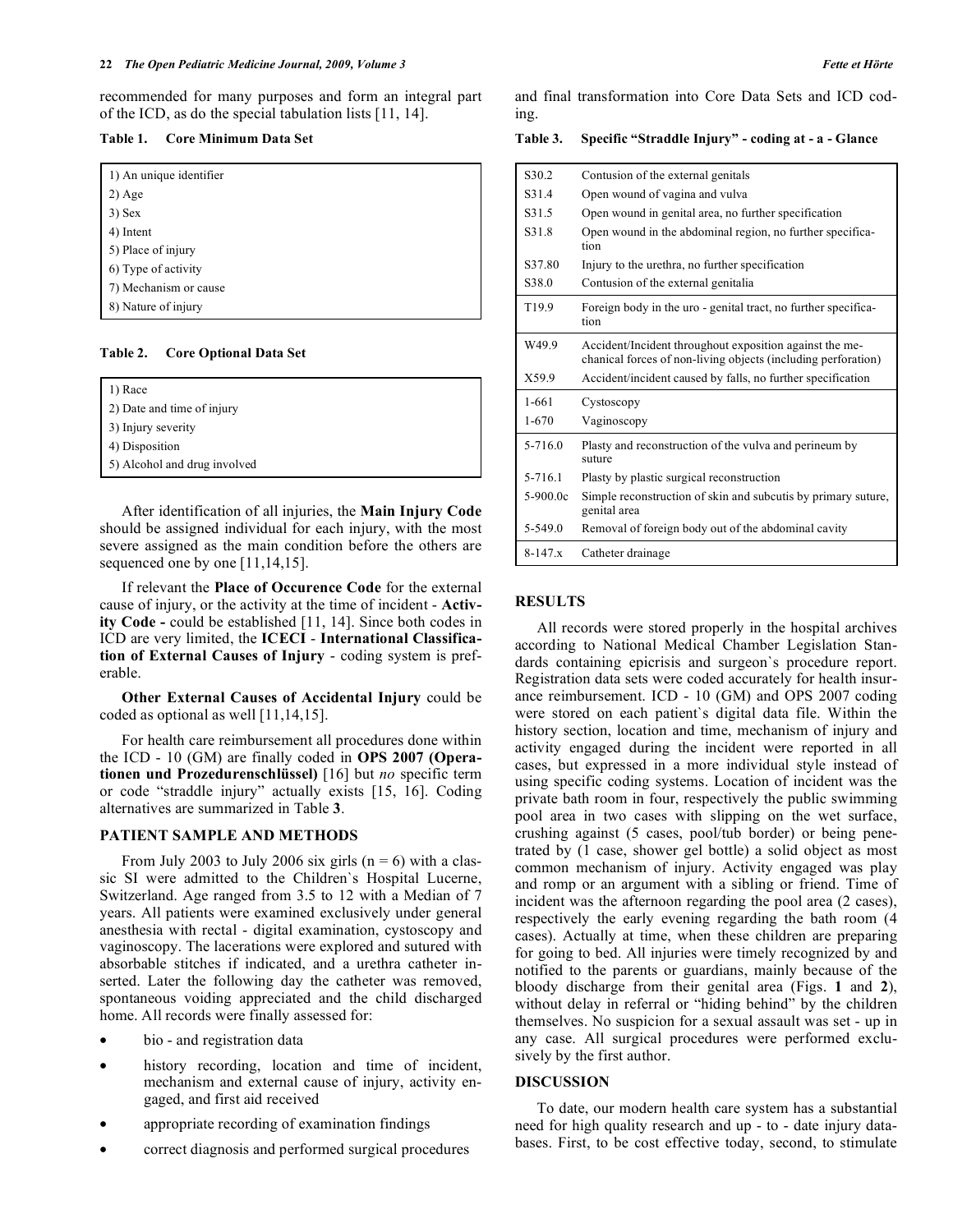future injury prevention. For this, an ongoing data analysis about our traditional and modern treatment modalities is mandatory leading to formulation of standards for high quality and effective care even in front of limited resources.



**Fig. (1).** Main complaint bloody discharge.



**Fig. (2).** Tears in labiar fold and posterior fourchette.

 But classification is of key importance (William Farr, 1856). Because without this, broad description of the "same" injury will be used [1-10], assigning the "same" diagnosis or even the "same" code to a harder specifyable injury, resulting in inaccuracy. This inaccuracy may even be multiplied, if the injury per se is complex [3-5, 9], or the recognition of this specific injury is in anyway "different" in that particular hospital setting [5,7,8]. Since recommendations and guidelines do vary frequently in medical science and daily clinical practice [3-5,7,8,17], this will certainly not facilitate accurate coding, making sometimes proper comparison nearly impossible, like eg straddle injury in girls.

 Obviously, a high incidence and prevalence rate, or a sexy topic will have the greatest impact on society and public interest. Etiology, demographics, cultural and socio economic issues come into play, too, influencing all current or future trends in different ways. With six "typical" straddle injuries treated in a 3 - years - time, or others reporting about nine children in 12 [6] respectively seventeen in 7 years [9], such a rare occurance will surely not stimulate any interest of stakeholders, health care managers, politicans and prevention activists at all. Figures for prevalence and incidence are coincident with 3 % for genito - urinary tract injuries respectively 1: 2000 for all trauma admissions [5,6,9,10]. Therefore, evidence levels have to be based on case series only, which is considered to be less meaningful in medical science [18], especially if not even a specific (DRG -) code "straddle injury" exists like for other GUT injuries [15].

 The Center for Disease Control (CDC) and the National Academy of Science recommended that all injury surveillance systems include data about time, place, person, type, cause and circumstances of injury, as well as medical care and outcome making (E -) codes of particular importance [19]. Guyer *et al*. examined feasibility and usefulness of hospital discharge data, coded by both the nature (N -) and external cause (E -) code as essential component of their national injury surveillance system [20]. Based on a retrospective case note review Holland and coworkers collected data on the mechanism of injury (MOI), clinical features, radiological investigations, management, complications, and long term outcome [6]. While another group focused on accurate history taking, time of incident and evidence of previous ED attendances. Their documentation further included weight, height and centiles of the children, evidence of a detailed account of genital findings, accompanying non - genital injuries and the final case management [5]. According to the The Joint Commission on the Accreditation of Health Care Organizations (JCAHO) ED records should include data about patient identification, times and means of arrival, pertinent history and physical findings. Additionally, data about emergency care given before hospital arrival, diagnostic and therapeutic orders, clinical observations, results and reports of procedures, and final disposition [19]. Others collected specifically data on patient demographics, clinics, type, cause and outcome of injuries [21], or eg referal source and GP code, mode of arrival and triage category [22]. It is rather obvious that the great variety in CDS chosen above is as various as their intended purposes providing finally no evidence at all. Our chosen CDS was based on published (international) guidelines [12,13], derived from national standards given by the medical chamber and represented common clinical practice.

 Greaney *et al.* scoring system tested real accuracy in the notes assuming ideal practice and application in all cases. Two records scored greater than 50 %, one less than 25 %, and the remaining fourteen between 25 % and 50 %. Often the genital injuries were described incompletely and children warranting a pediatrican assessment have not been refered as given by the action score chart [5]. Colleagues distributed a questionaire asking about the number of patients, information collected and coded in the ED record and storage modalities. As a general result, the higher volume EDs collected more information than the lower volume facilities. Data storage varied from 31 % for E-codes to 66 % for demographic information, direct accessability in the ED from a few weeks to permanent [19]. Although all EDs record the chief complaint and most record information about the cause of injury, only a very small percentage recorded by real Ecodes, and less than a third having E-codes already recorded, finally include these codes in their stored files [19]. Such "data loss" is comparable to the results of our study.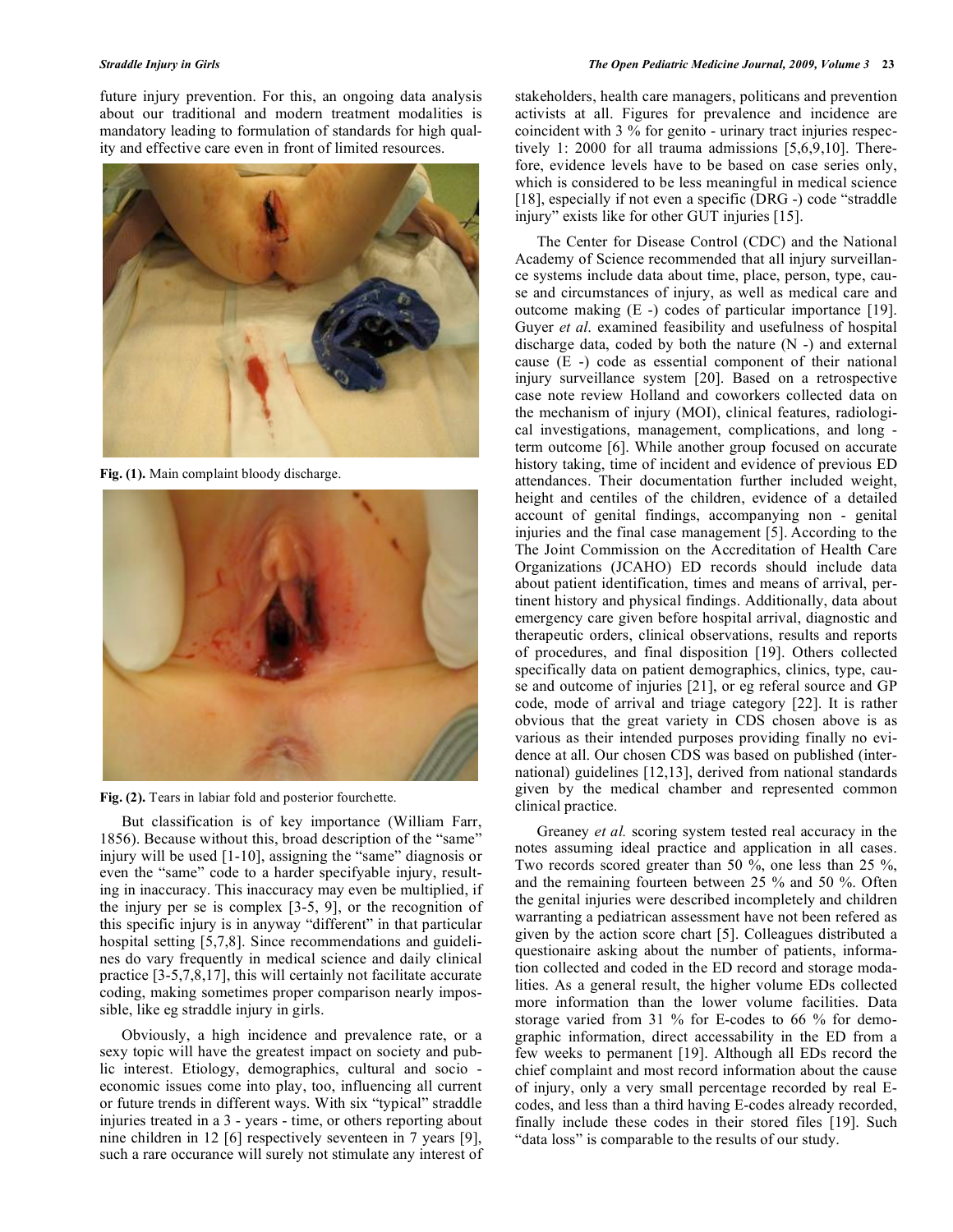This relative lack of codes and severity information reduces the utility of these records for surveillance purposes unnecessarily, as mentioned by Runyan *et al.* [19]. Others summarized their overall results accordingly as "poor recording" and recommended the use of a proforma, called Action Score Chart, that offers guidelines for further examination and follow - up of the patients. According to this chart, special cases should be refered to the pediatrican, but finally these (specialist) departments displayed not better results [5]. As already mentioned, in our setting the majority of these cases are managed by pediatric surgeons. Basic statistics done, quality of data sources, age range [5,7,9,10], or retrospective single reviewer data collection [7] were similar between our study design and the literature review. Duration of the study was comparable [7] or even longer [9].

 Focusing on established injury surveillance methodologies the current knowledge in the United States derived mainly from mortality statistics. Data that constituted for less than 0.1 % of all injuries reaching such medical attention [20]. But death reflects just the tip of the iceberg, since as many as 330 visits to hospital EDs are estimated for every injury death [19]. But to date, no national surveillance system for non - fatal injuries exists [20]. To counteract, Habek and Kulas tested morbidity data as source for their surveillance system "straddle injuries in girls", but the overall morbidity was too low and unspecific, although straddle injuries represented 75 % of all genital injuries in their sample [9].

 Using hospital discharge data instead of deaths would increase the number of cases available for analysis by 40, as shown in the Massachusetts Statewide Childhood Injury Prevention Programm (SCIPP) study [20]. To some extent comparable results are reported by Kirsch *et al*. [20]. Such uniform hospital discharge data sets (UHDDS), already collected nationwide for fiscal reasons, would also provide information about patterns of injuries and facilitate inter researcher comparison [20]. Further, such UHDDS would be continously available, providing demographic and descriptive variables for analysis, facilitate the assessment of the financial burden of injuries, or facilitating interstate comparison [20]. Not only in McKenzie`s point of view, this will stimulate future decisions on prevention policies [20, 21].

 For ED records as main data source it is stated that there is no standardized reporting system and the type of principal obtainable data are not well documented [19, 20]. Than, even if more than 97 % of the respondents indicated that information about the cause of injury has been recorded [19], - similar to our results, history taking in the emergency department is usual accomplished by the physician while doing a physical examination, and not in that kind of systematic manner that lend itself to coding [19]. Most likely such "frontline" data will represent the "real life and reality" best, however, it will be an ongoing matter of debate, if such kind of information or data reporting will be insufficient to derive E-codes, anyway [19]. Then collected by a large number of clinicians or medical staff, inconsistency and inaccuracy will always occur [20]. Or certain injuries will be underrepresentated, because either an in- or outpatient setting or a specialist department being in charge for [20].

 It is obvious, that such data alone are not sufficiently robust for single practical use in any surveillance system. A final accurate diagnosis is key, followed by a specific code, preferably combining both injury and diagnosis. Such a code will provide policy makers with information concerning the type of injury that lead to a specific form of trauma [20] and vice versa (authors` opinion). But so far, no such specific diagnosis or code "straddle injury in girls" exists. Coding this data by N Code only is not sufficient, including E-codes in the routine data collection should follow [12,19,20]. Because coded by both, N and E-code, is considered to be the appropriate next step in the development of a good national surveillance system [20].

 First, it may be found difficult to endorse investment in E coding [20]. However, this E-code information is still considered to be the least expensive way to obtain these data, most simply by adding an additional E-code field to the computerised form [20]. As demonstrated above, alternatively these E-codes could be created out of the in individual style collected patient`s history data already taken on admission.

 In perspective of creating a "perfect" injury surveillance system the NOMESKO - Code<sup>\*</sup> was applied by Alberts *et al.* on a first - time ED record set [23]. But many problems regarding validity and reliability have to be faced since the average shortfall in filling in the NOMESKO - Codes on the registration form was 10 %, rating highest for "activity" (13 %) and lowest for "cause of visit" (6 %) [23]. Actual place of injury was not filled in properly in 23 % of entries making it impossible to code the E - Code in 11 %, and the diagnosis in 4 % [23]. This overall lack in quality of data sets is imminent in this study, too and might only be improved by more personal experience, training and enthusiasm of "lay" coders or by appointing exclusively professional ones.

 \*The NOMESKO - Code is used for classification of data from injury surveillance studies. This classification system is multi - axial and describes the external causes of unintentional injuries, assault, and self - inflicted injury by including cause of visit, acitivity, type of location, and mechanism of injury. Contributing factors, diagnosis, E - Code and treatment were also recorded.

#### **KEY MESSAGES**

What is already known on this subject:

- injury surveillance is the crucial first step to reduce the burden of injury worldwide
- no perfect study design for an injury surveillance registry already exists
- no sufficient coding and classification for "straddle injuries in girls" exist

What this study adds:

- demonstrate the urgent need for a specific code for "straddle injuries in girls"
- the quality of our (actual) hospital data sets can identify (local) trends (best) and pointing out urgent needs for injuy prevention measures
- if overall quality and accuracy in data coding transfer could be stimulated more global impact might be possible as well